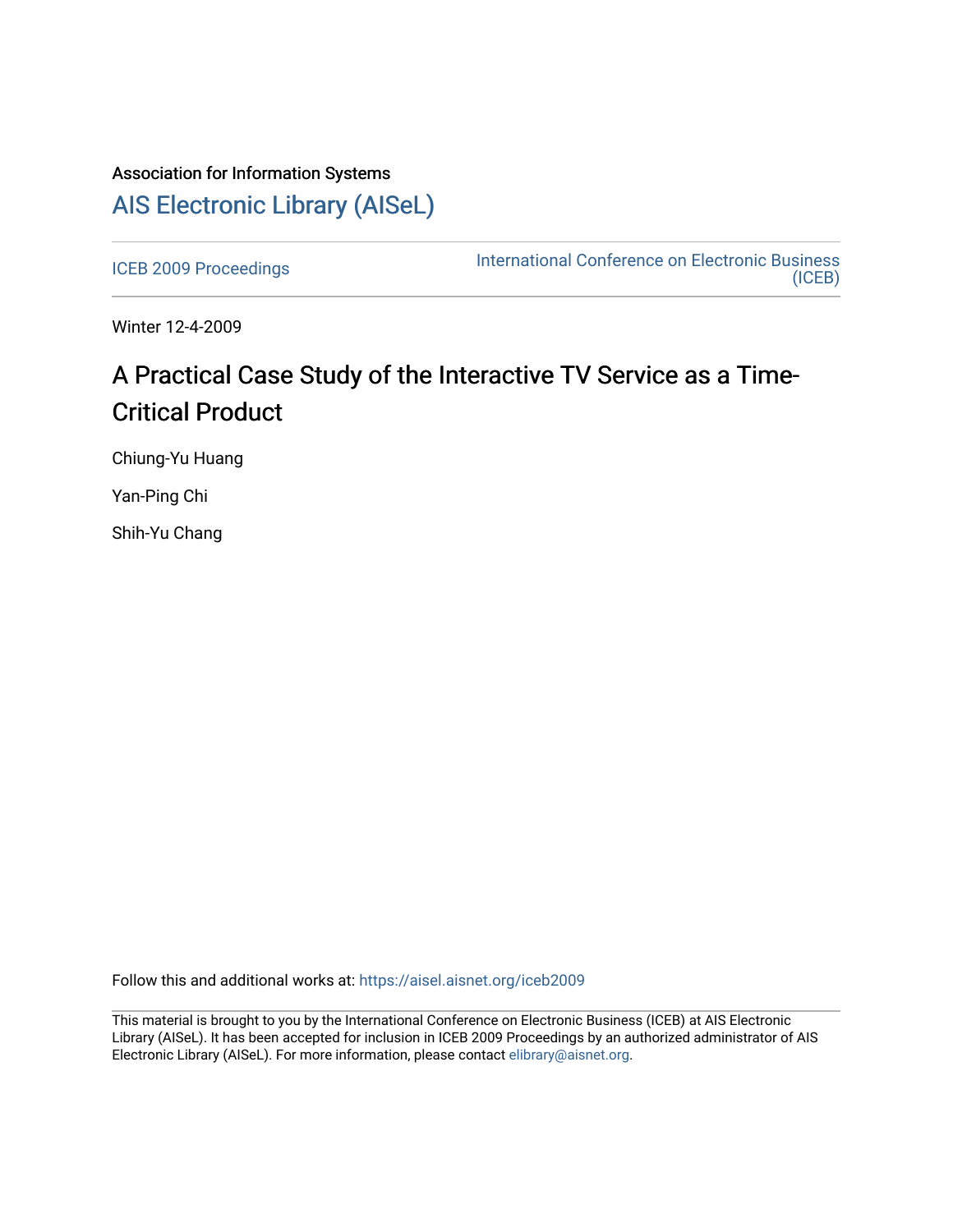### **A PRACTICAL CASE STUDY OF THE INTERACTIVE TV SERVICE AS A TIME-CRITICAL PRODUCT**

Chiung-Yu Huang, Yan-Ping Chi, Shih-Yu Chang Director of Information Division, National Central Library National Chengchi University Director of Admissions Office, Lee-Ming Institute of Technology

#### **Abstract**

In this paper, we conducted a case study of time-critical goods - NG goods. We expected the study to integrate the field of information management and the TV broadcasting field, thereby creating a new wave of potential for the information management field after e-commerce. We suggest two perspectives germane to industry development: the development of the whole industry, and, the operation of the individual companies.

#### **1. Background and motivation**

As the number of television channels is increasing at an exponential rate, the broadcasting industry is forced to constantly adapt its standards without inflating costs. Older syndication strategies are unlikely to be flexible enough in such a context. This has led to attempts to interest the audience in various forms of interactive TV services, such as on-demand content, ordering stock and purchasing movie tickets [18]. For consumers, the appeal here is having greater individual control over both which programs they watch and when they watch them. Indeed, these imperatives are very much in keeping with expectations about multi-media services generally [8]. Interactive TV services have entered the pilot phase in European countries and the United States [8]. Even older, established companies such as Time Warner have been willing to acknowledge, at least in principle, the value of two-way interactive TV services [7] However, the practical operational realization of this prospective ideal has proven more difficult, and there is little consensus at this stage as to how it should be promoted.

The global financial crisis has had a corrosive effect on many business and individual livelihoods alike. A 2009 Nelson consumer report noted that more than 60% of consumers have become very sensitive about price fluctuations. Time-critical goods are especially affected in such a rapidly changing environment, with travel vouchers and plane tickets falling in value as their date of use approaches, albeit without affecting their quality. The same can be said about goods such as NG foods with superficial flaws, such as damage to the packaging, which have little bearing on the taste or

nutritional value of the product. Therefore, people refer to NG goods as time-critical goods in Taiwan. Given the growth in the market for NG goods, the Internet is the medium most likely to exploit the demand for time-critical goods.

Despite their ready accessibility on the Internet, price remains a cause of concern. This is especially the case for groups of late adaptors, such as housewives and the elderly, who are less inclined to change their regular TV viewing habits. However, television could prove an effective medium even to these groups, thanks to the advertising of NG goods, particularly where NG goods can be traded using a remote control.

We conducted a case study of time-critical goods - NG goods. Our working assumption was that the study could integrate two fields: information management and TV broadcasting . This would in turn revitalize the information management field with respect to e-commerce.

#### **2.Literature review**

The basis of this section is the ITV service and time-critical product fields. However, time-critical products are a new development, and there are no strong theories. Therefore, we reviewed literature in the critical product field.

#### **2.1 Interactive television services**

The definition of interactive television services according to Britain's Independent TV Committee is, "interactivity is a function and not a special form of service, and it can be used in many different situations" [6].

Viewers can be involved in the exchange in the following ways. The first is through changing the content that appears on-screen, like choosing television programs or advertising background information, or scene selection. They can also watch a secondary program while watching one of these programs. Secondly, through providing information to television stations through return channels (usually phone lines), such as when ordering goods, providing opinions on television programs and through voting or participating in game shows. These services, whether provided via satellite, cable or wireless digital, can only be used by members of the public with digital equipment. Furthermore, Britain's Independent TV Committee

*The 9th International Conference on Electronic Business, Macau, November 30 - December 4, 2009*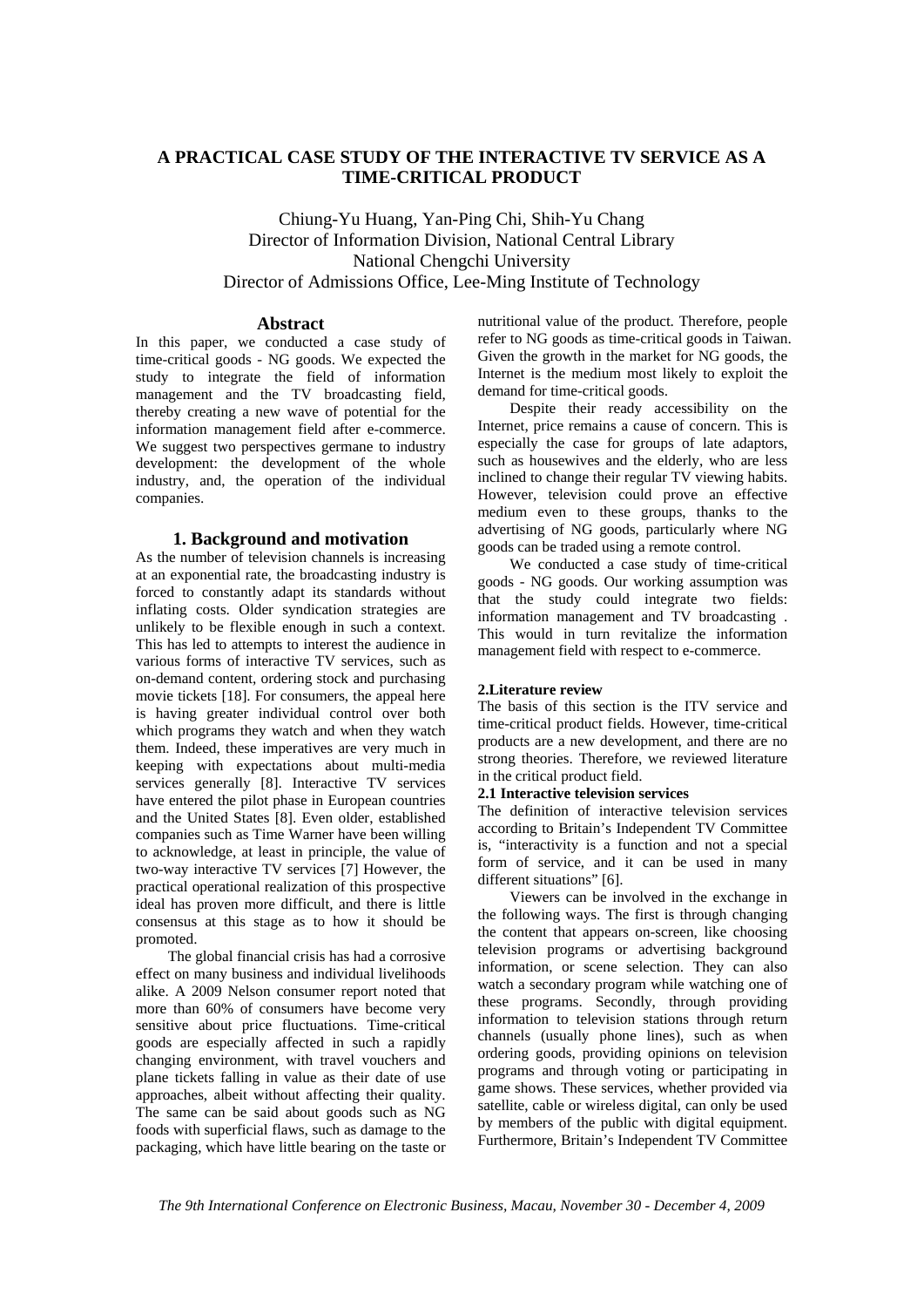argues that the general approach of interactive television services differs from network services. Its content and services are developing well; however, only in an environment with the support of more broadly identifiable standards can station managers, advertising representatives and viewers, become more willing to trust and utilize each other.

Yu-li Liu[7]argues that although two-way interactive television services have both narrow and broad definitions, feedback is the essential factor in both. The narrow definition refers to the system (or channel) operator placing the scheduled programs into the video server, which at any time can respond to subscriber demands. Consumers can receive all their desired programs and services through their television set via transmission networks, transmitted program signals, and digital decoders. The broad definition refers to interaction with the programming source, not necessarily through a network. Communication can be over the telephone, such as song selections, call-in shows, and responding to voice and multimedia information. These all come under the broad definition.

Brown and Anderson[1]argue that the concept of interactive television services, where the level of audience participation is clearly increasing, is suggestive of how consumers can become programming managers and enter information and areas of entertainment- in effect transforming television into a consumer entertainment center and shopping cart. Additionally, ITV services emphasize initiative and immediacy by providing users with a large amount of information that can be presented as user opinions and lists.

Galperin and Bar[4] believe that ITV is a pull strategy insofar as subscribers request services from multi-channel video programming distributors (MVPD), which are not necessarily linked to specific video programming. ITV has already surpassed the concept of a simple expansion of current television. Furthermore, viewers themselves take the initiative to send requests to providers. Services are not actively provided on the supply-side.

Galperin and Bar[4]categorize ITV as follows. One is a program-related ITV service, which is integrated with any particular video stream, and the other is a dedicated ITV service, which is not integrated with any particular video stream. The former is directly linked to one or several video streams and can be used to strengthen and expand the core business of television stations. The latter is independent from any specific program stream, and is sent with multi-channel video programming to third parties

who have signed contracts, such as those pertaining to information, shared content and services for car salespeople and bankers. Multi-channel video programming is sent to station managers and subsequently offered to third parties for their input.

According to Tsaih et al[13], interactive television services can be split into the categories of "walled gardens", where multi-channel video programming controls the transmission, and online 'wild forests", which are not restricted by multi-channel video programming. The difference between the two ITV services hinges on whether or not the consumer can receive third party content or services that are not in collaboration with multi-channel video programming.

Pramataris et al[10] argue that in terms of the level of interactivity of ITV, it is believed that different types of interactive television programs can lead to different levels of viewer interaction. Therefore, interactivity is a two-dimensional structure. Firstly, the level of interactivity depends on the nature of the content. Secondly, the level is the inclination of viewers to interact. Yu-li Liu [7] argues that the two-way interactivity of ITV services can be separated into five levels (as in Table 1). The higher the level, the more sophisticated the level of interactivity.

| Table 1: Levels of two-way ITV services |              |          |        |  |
|-----------------------------------------|--------------|----------|--------|--|
| Level                                   | User         | Commu    | Applic |  |
| of                                      | operation    | nication | ation  |  |
| interac                                 | model        | medium   |        |  |
| tivity                                  |              |          |        |  |
| None                                    | Linear       | Telepho  | Simila |  |
| (0)                                     | broadcast,   | ne       | r to   |  |
|                                         | users can    |          | pay-T  |  |
|                                         | change the   |          | V      |  |
|                                         | channel and  |          | video- |  |
|                                         | program      |          | on-de  |  |
|                                         |              |          | mand   |  |
| Low                                     | Linear       | Cable    | Pay-T  |  |
| (1)                                     | broadcast,   | TV, not  | V      |  |
|                                         | users can    | in real  | video- |  |
|                                         | talk to the  | time     | on-de  |  |
|                                         | host of the  |          | mand   |  |
|                                         | provided     |          |        |  |
|                                         | content and  |          |        |  |
|                                         | have the     |          |        |  |
|                                         | same control |          |        |  |
|                                         | over         |          |        |  |
|                                         | programmin   |          |        |  |
|                                         | g as in the  |          |        |  |
|                                         | operation of |          |        |  |

Table 1: Levels of two-way ITV services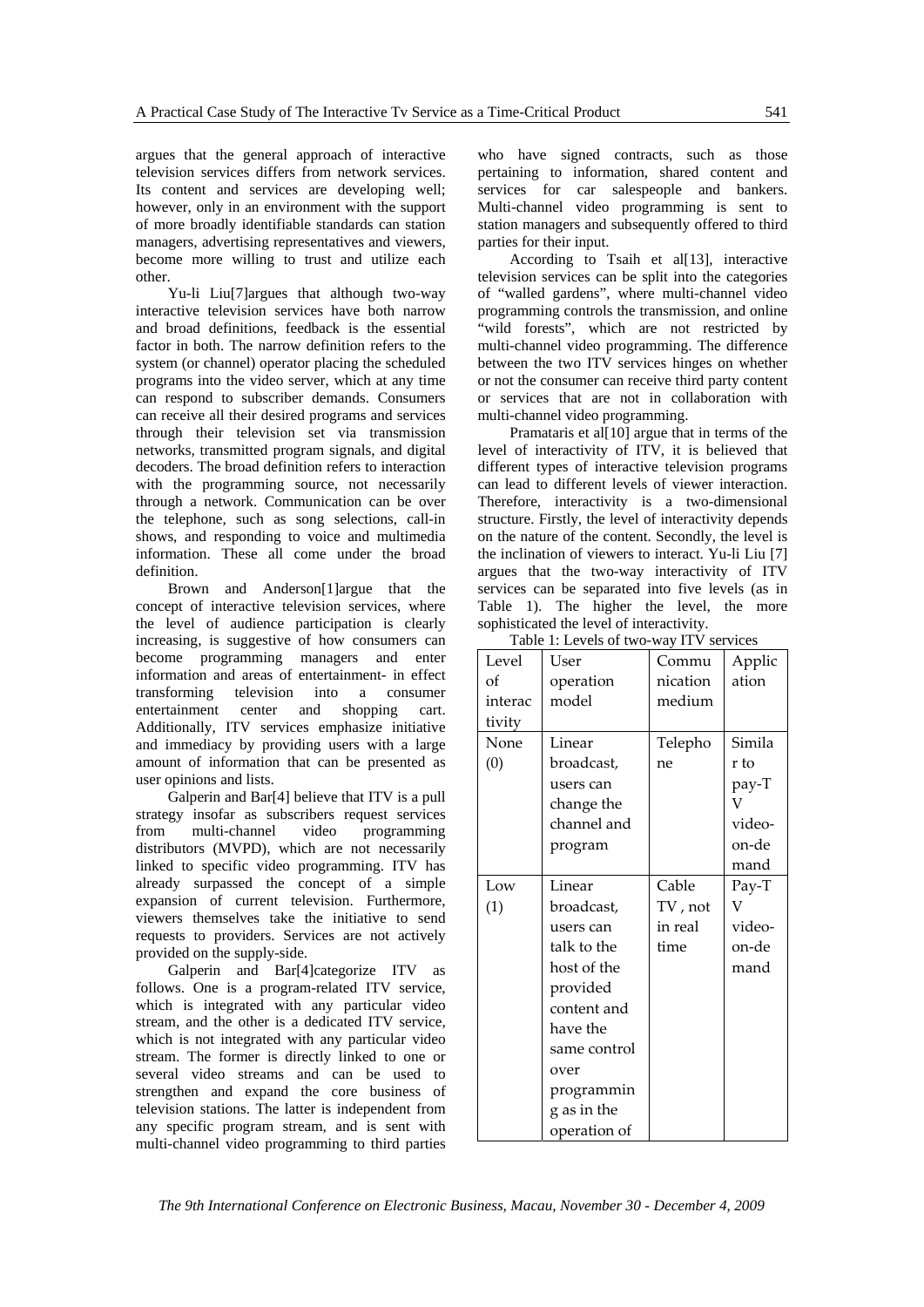|               | a VCR          |          |         |
|---------------|----------------|----------|---------|
| Middl         | Wireless       | Cable    | E-catal |
| e(2)          | broadcast,     | TV       | ogues   |
|               | users can      | network  |         |
|               | talk with the  | in real  |         |
|               | host of the    | time     |         |
|               | provided       |          |         |
|               | content and    |          |         |
|               | have similar   |          |         |
|               | control        |          |         |
|               | programmin     |          |         |
|               | g as in the    |          |         |
|               | operation of   |          |         |
|               | LD             |          |         |
| High(3        | Wireless       | Cable    | Electro |
| $\mathcal{E}$ | broadcast,     | TV       | nic     |
|               | users can      | network  | bankin  |
|               | select servers | in real  | g       |
|               | and terms of   | time     |         |
|               | service        |          |         |
| Compl         | Wireless       | Cable    | Video   |
| ete(4)        | broadcast,     | TV in    | confer  |
|               | users can      | real     | encing  |
|               | select servers | time,    | and     |
|               | and terms of   | and can  | multi-  |
|               | service, and   | also     | player  |
|               | can have       | provide  | video   |
|               | exchanges      | real     | games   |
|               | with other     | time     |         |
|               | users          | voice    |         |
|               |                | and      |         |
|               |                | video    |         |
|               |                | streamin |         |
|               |                | g        |         |

Source: Yu-li Liu [7]

#### **2.2 A critical product**

According to Yang Zhuxing's [16], critical products originate in the influence of culture and a high level of involvement with the product. They can be distinguished from traditional consumer (convenience, leisure, optional and special) goods. Furthermore, Zaichkowsky's[17] research demonstrates that where consumers have a high level of involvement in purchasing a product, they also spend more time seeking information or planning. They can sense the possibility of making the wrong purchase and so the perceived risk is high. Studies by Murray and Schlater[9], Capon and Burke[2], and Cronin, Brady and Hult [3]also show that the degree of perceived risk when purchasing unique products influences the level of satisfaction of consumers (the lower the perceived

risk, the higher the level of satisfaction). Richins and Bloch's[12] study also shows that the level of consumer involvement with unique products is on par with their level of satisfaction (also, the greater their pre-purchase knowledge, the higher their level of satisfaction with the product).

Yang Zhuxing [16] also offers suggestions to companies selling unique products: (1) Improve the company's own competitive edge through significant and supportive processes in the value chain; (2) offer consumers channels and methods to participate, and improve the level of consumer interaction to reduce their perceived risk and increase their level of satisfaction; (3) establish customer sales methods and improve marketability by establishing a public reputation; and (4) form relevant alliances to offer consumers the convenience of one-stop-shopping. There are also suggestions for those consumers purchasing unique products. They should carefully evaluate the significance of this product to avoid overspending. They should also avoid making impulse purchases induced by the shopping environment, and they should consider the size of their budget, the service quality and product content to minimize any impact on their level of satisfaction.

#### **3.The research method and case study**

The topic of this study is relatively new, and the research method and limitations are unique. They are described below.

There is no practical operation. Therefore, our research methodology includes an exploratory study and a case study.

#### **3.1 The research method**

#### **3.1.1 Explanation of exploratory study**

The main purpose of this study is to discuss internal and external issues and topics concerning the company's development of a time-critical product into an ITV service in order to establish an operational model. However, (1) There are no domestic practical case studies; (2) The phenomenon of time-critical products as a key business operation has only existed for a short period of time, and there are very few theories on these operations; and (3) currently in Taiwan, explorations into new and developing industries are just beginning and their achievements are still not clear. Therefore, meticulous testing for this study is inappropriate.

This is instead an exploratory study, consistent with the view of Taiwan University's Professor Kuo-shu et al[17]. Emphasis is accordingly placed on exploring the facts and conducting a thorough study of internal and external factors framed by discussion of a real situation.

**3.1.2.Explanation of the Case Study**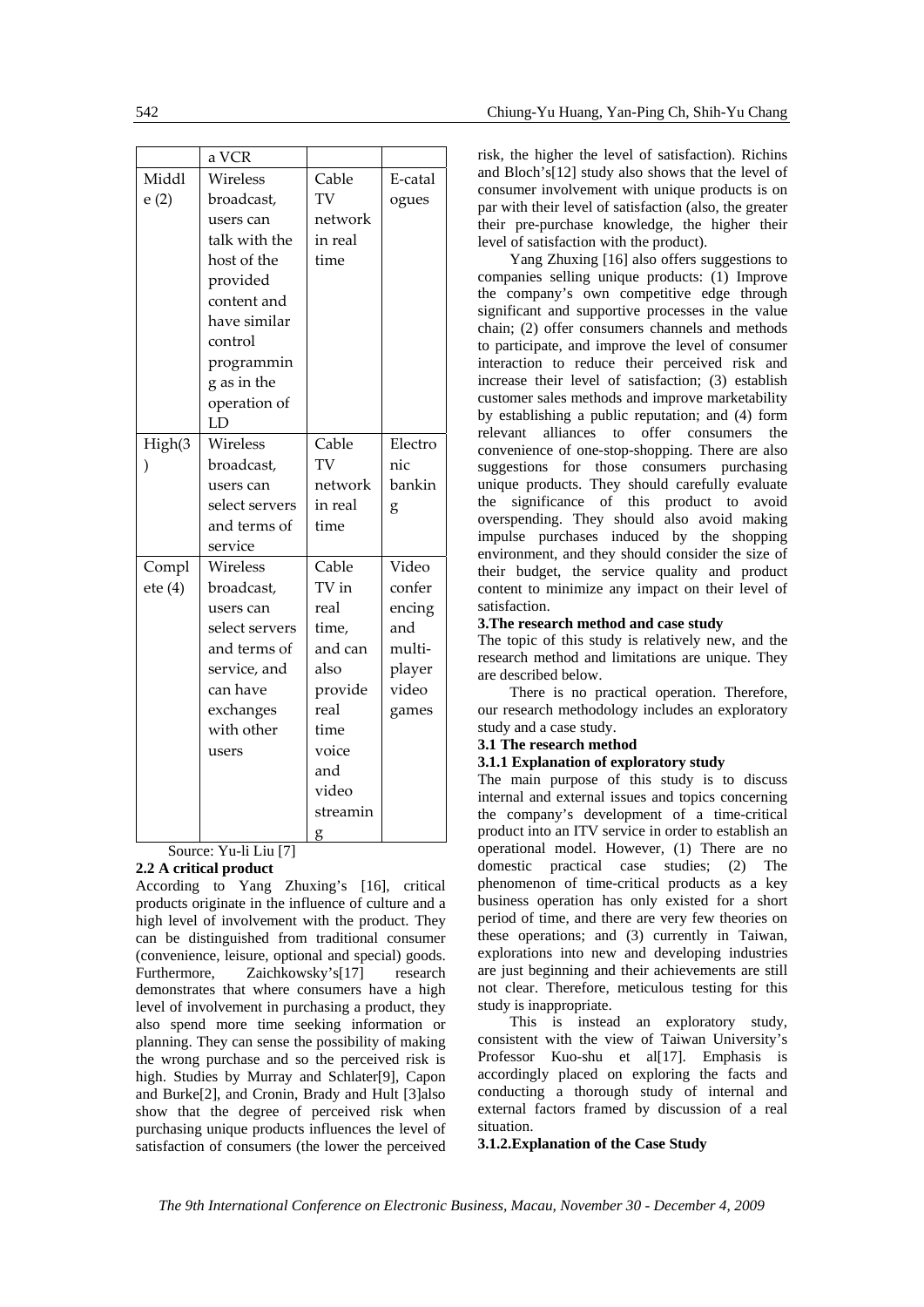Before carrying out this study, we conducted a literature review on ITV services and time-critical products in order to support its theoretical foundations. Nevertheless, when conducting the literature review, we discovered that the scope of literature was limited; few people were able to participate in the topic area. Currently there are no strong theories to provide support and the topic of this study is one where the flow of information naturally evolves.

According to Wu Chung-Fern [15], a case study is suitable for research topics which are relatively new, where little research has been conducted, there are no strong supporting theories, and the real-world environment is naturally evolving. Therefore, this study principally uses the case study, electing to interview relevant businesspeople and collated literature as supplementary research.

#### **3.2 The Case study**

In selecting the company, we took the following into consideration:

1. Time dedicated

 Firstly, the duration of the case study was relatively short and the analysis of internal and external factors is a relatively new area. Also, the vehicle with which the company is expanding its business is just starting out. Therefore, through carrying out this study, we can truly understand the philosophy of people in this company and conclude that the research duration was completely appropriate.

2. Objectivity of information

Secondly, there is no fixed policy and we cannot rely on first impressions. In the absence of an established information division, there is ample room to discuss a wide range of opinions. We have effectively collected information from a broad range of sources, so it is relatively objective.

3. Earnest attitude in providing assistance

Ultimately, the policymakers and service personnel in this company all want to use ITV services. This is extremely important for the company's operation and future development. Therefore, they were greatly supportive of and helpful throughout the course of this research.

#### **4. Case study**

Exploration of the case is divided into two sections **4.1 The case background** 

#### **4.1.1 The operational concept and marketing strategy**

The operational concept is "the closer the product is to its date of use, the cheaper it is". These products are not sold through main channels, or the traditional business model cannot sell them. Examples include airplane seats which have not been sold close to the date of departure, as well as hotel rooms and travel tickets which have not been

sold. Customers are particularly sensitive to the price of these products, and often pay close attention to discount sales/auctions.

 In terms of the marketing strategy, the inclination is to connect suppliers and consumers. On the basis of the unused conditions and surplus value of products in different industries, the price of the product is lowered as time passes, and the price reduction model is "the more you buy the cheaper it is". The aim is to connect suppliers and consumers immediately to encourage an immediate transaction.

#### **4.1.2 Development**

In March 2009, the company secured subsidies and a related trading platform from the Ministry of Economic Affairs, and on March 13 it received the support of the Ministry to continue to preparatory work on "BidSale", including supplier talks, core mechanism plans, website requirements and webpage designs, development of the Demo and other matters. It is expected to be online in late 1998.

Aside from the basic office equipment for employees, along with the hardware and software needed for the website, there is no investment in a business location, shop front or other related facilities. On the contrary, a high quality professional staff is the key factor in its success. The development of research and integration of knowledge from all industries, planned operational processes, transaction mechanisms, system logic design, product management and business savvy, are all of key importance to the company.

#### **4.1.3 The operation aims to:**

1.Provide timely and beneficial information on time-critical products so they can be immediately and effectively cleared;

2.Attract customers, with an emphasis on holding clearances for products approaching their date of use, and offering interactive participation in real time to access online products and services immediately;

3.Offer integrated system mechanisms and online services to give sellers an immediate market and avoid a rapid decline in price or even non-sale of surplus value products. At the same time, it aims to offer buyers (end users) low-price products to save them money;

4.Use young people's social networking groups as a blueprint, as their time elasticity is high and they often like to buy time-critical products; and

5.Provide an immediate interactive response for young people in society, as serious internet users, through encouraging an understanding of the internet environment and the demands of Internet users.

**4.2 The case plan**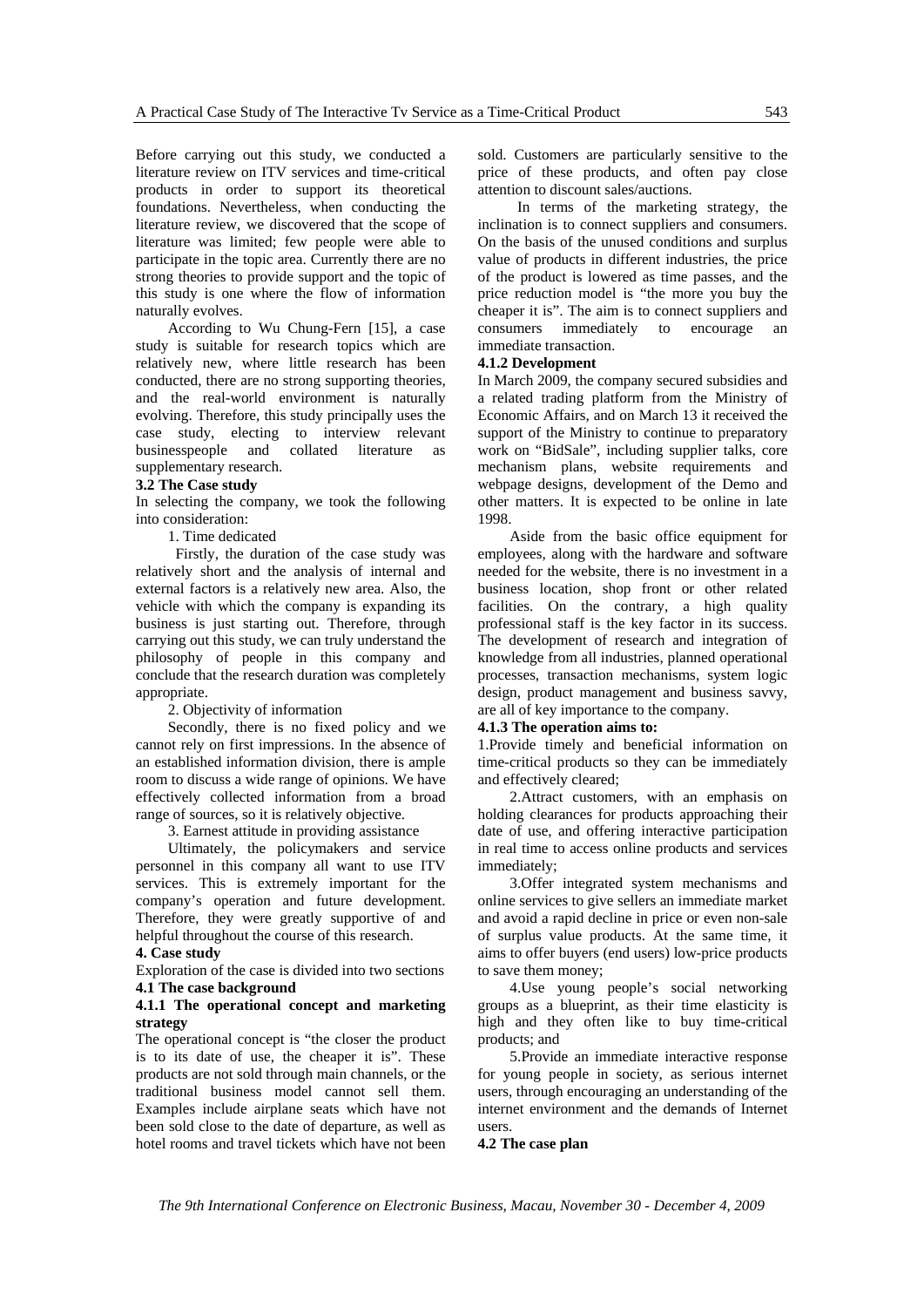After the above literature review and situational analysis, three plans are provided below:

#### **4.2.1 ITV service and content type**

According to Huang[5], ITV services can be separated into viewing, shopping and business categories. Content can also be divided into relay, attached and inserted content. As it has the structure and operation of an enterprise, the company has the following characteristics.

1. Its business model is principally the marketing of products, not offering film and television programs. Thus, it is not appropriate to have viewing services for ITV.

2. Its operational scope is that of a small to medium sized enterprise, and it is in the development stage. It cannot provide additional resources to create content for ITV broadcasts.

3. Its current task is principally to provide information services on time-critical products and not be involved in purchase and post-purchase logistical procedures (such as delivery, payment and customer service). Further, the products that it recommends are primarily time-critical products approaching their date of use, so they must actively and constantly pass on this information to consumers before the deadline to stimulate the consumers' desire to purchase. Evidently, ITV shopping services involving logistical activities and waiting on consumers are also inappropriate.

 In light of the above analysis, and as the core ability of the company, the website's e-commerce is fundamental for the company to adopt the ITV business model in its development. The main content types are inserted ITV content and attached ITV content.

#### **4.2.2 The business model**

As ITV is its main business model, its operators provide visual communication through the company website. Therefore, it can develop its business model into an online business model. According to Michael Rappa [11], there are nine types of online business model (Brokerage Model, Advertising Model, Informdiary Model, Manufacturing Model, Community Model, Affiliate Model, Merchant Model, Subscription Model, and Utility Model). Turban et al.[14]identify six types of e-commerce business models from the standpoint of coordinating mechanisms for product and information flows (markets and hierarchies): business to business-B2B, business to customer-B2C, customer to customer-C2C, customer to business-C2B, Non-Profit EC, and Intranet EC. However, as its current business model is the one below, there are a limited number of models it can adopt.

1. It currently employs serious Internet users to promptly recommend time-critical products

[nearing their date of use] to consumers with whose consumption habits they are familiar. They are responsible for immediate interaction in order to complete transactions. 2. The company primarily advertises time-critical products or provides recommendations. 3. In order to widely distribute information, the company has created consumer groups who like to purchase time critical products approaching their date of use. A real-time interactive website has been developed for the benefit of this group.

According to our analysis, the company can adopt the Advertising Model with income from product or business advertising. The Informdiary Model can be used in conjunction with transaction commissions for matching buyers and sellers, whilst the Community Model may provide information on consumer habits. It should also observe coordinating mechanisms for product and information flows. It currently provides individual consumer recommendations from the standpoint of an enterprise, so it has adopted the business to customer-B2C Model. It has not developed to allow individual consumers to also give recommendations, as in the customer to ustomer-C2C Model, nor let them sell products, as in the customer to business-C2B Model.

#### **Referrence**

- [1] Brown, J., and Anderson, R. "Proceedings of the Second International Interactive M ultimedia Symposium, " Perth, Western A ustralia, 1994, pp:23-28
- [2] Capon, Noel and Marion Burke, "Individu al Product Class and Task-Related Factors in Consumer Information Processing,"Jo urnal of Consumer Research, 7(December), 314-326. 1980
- [3] Cronin, J. J., Brady, M. K. and Hult, G. T.. "Assessing the Effects of Quality, Val ue and Customer Satisfaction on Consume r Behavioral Intentions in Service Environ ments," Journal of Retailing, Vol. 76, pp. 193-218.2000
- [4] Galperin, H., and Bar, F., "The regulation of interactive television in the United Sta tes and the European Union," Federal Co mmunications Law Journal (55:1) 2002, pp: 61-84
- [5] Huang, Chiung‐Yu, The study of inter active service in the TV industry, 2007, doctoral dissertation, Taiwan: Nation al ChengChi University
- [5] Independent TV Commission Interactive T elevision: An ITC Public Consultation, BC AP Guidance on Interactive Television Ser vices, 2000